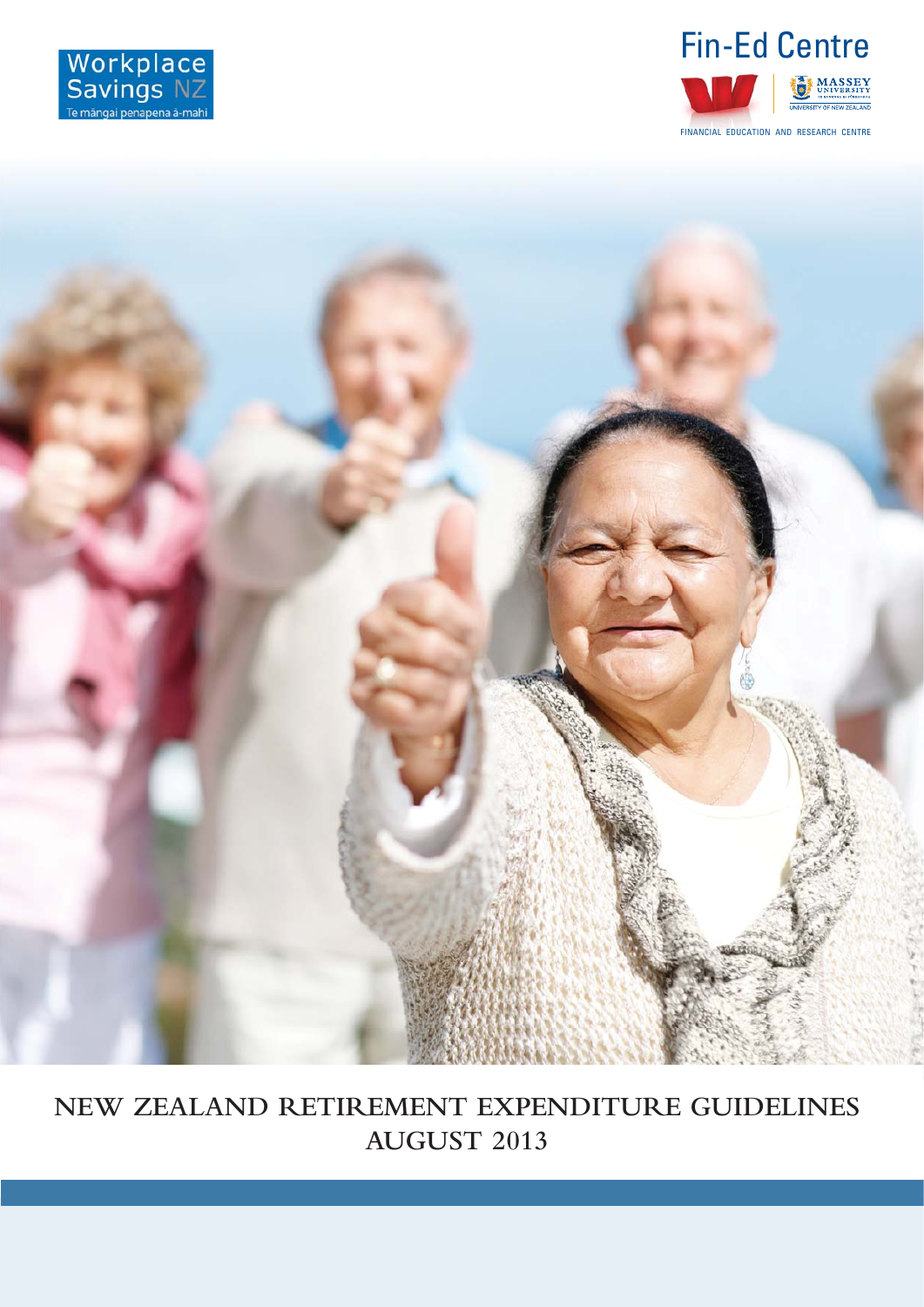## **FIRST PUBLISHED AUGUST 2013**



Workplace Savings NZ is a national, not-for-profit, apolitical membership organisation that represents the interests of employers who offer workplace retirement savings schemes, their trustees and members, as well as superannuation industry service providers including KiwiSaver, and professional advisers. We are the peak industry body focussed on advancing the sustainable,

effective and efficient delivery of workplace savings outcomes for all involved. Our membership, which includes corporate, public sector &, industry superannuation funds, KiwiSaver schemes as well as individuals and service providers to workplace savings arrangements has over 90% of the approximately 2.5 million New Zealanders with Workplace Superannuation and/or KiwiSaver membership. Workplace Savings NZ members manage or advise on the bulk of the \$26.7 billion in workplace retirement savings assets as at June 2012.



FINANCIAL EDUCATION AND RESEARCH CENTRE

The Financial Education and Research Centre was founded by Westpac New Zealand and Massey University to improve New Zealanders' knowledge, attitudes and behaviour towards money matters. Westpac and Massey University are committed to improving financial literacy for the benefit of the country. The Fin-Ed Centre aims to improve the quality and accessibility of personal financial education, while addressing identified knowledge gaps. Key projects include a 20-year longitudinal study that will follow

up to 300 New Zealanders to understand their needs for financial knowledge at different life stages, a multi-level certifi cation programme for personal fi nancial educators and the New Zealand Retirement Expenditure Survey – a joint initiative between the Centre and savings industry body Workplace Savings NZ to establish guidelines for 'modest' and 'comfortable' retirement.

### ABOUT THE AUTHOR

Dr Claire Matthews joined Massey University in late 1996 after nearly 12 years with Trust Bank in a variety of roles. Since January 2009, Claire has been Director, Financial Planning, with overall responsibility for the Personal Financial Planning endorsement of the Graduate Diploma of Business Studies. Claire's primary teaching responsibilities are in the university's financial advice and postgraduate banking programmes. Her research interests centre on consumer's financial behaviour, decisions and attitudes, with a particular interest in payment channels including internet banking, and KiwiSaver. Claire has a PhD in Banking on the subject of Switching Costs in the New Zealand Banking Market, and is a Fellow of the Financial Services Institute of Australasia.

### **ACKNOWLEDGEMENTS**

This work is based on/includes Statistics New Zealand's data which are licensed by Statistics New Zealand for re-use under the Creative Commons Attribution-Noncommercial 3.0 New Zealand license.

#### DISCLAIMER

The views expressed in this report are those of the author and do not necessarily represent the views of Workplace Savings New Zealand or its members, the Fin-Ed Centre, Massey University or Westpac New Zealand Limited. This document is a general guide to retirement expenditure, and should not be relied upon or used as a substitute for professional advice specific to individual circumstances. The author is not an authorised or registered financial adviser.

#### PREVIOUS EDITION

August 2012: Available at http://nzcpfe.massey.ac.nz/Research/139174NZRetirement.pdf or http://www.workplacesavings.org.nz/assets/Downloads/NZRetirementExpenditureGuidelinesAug2012.pdf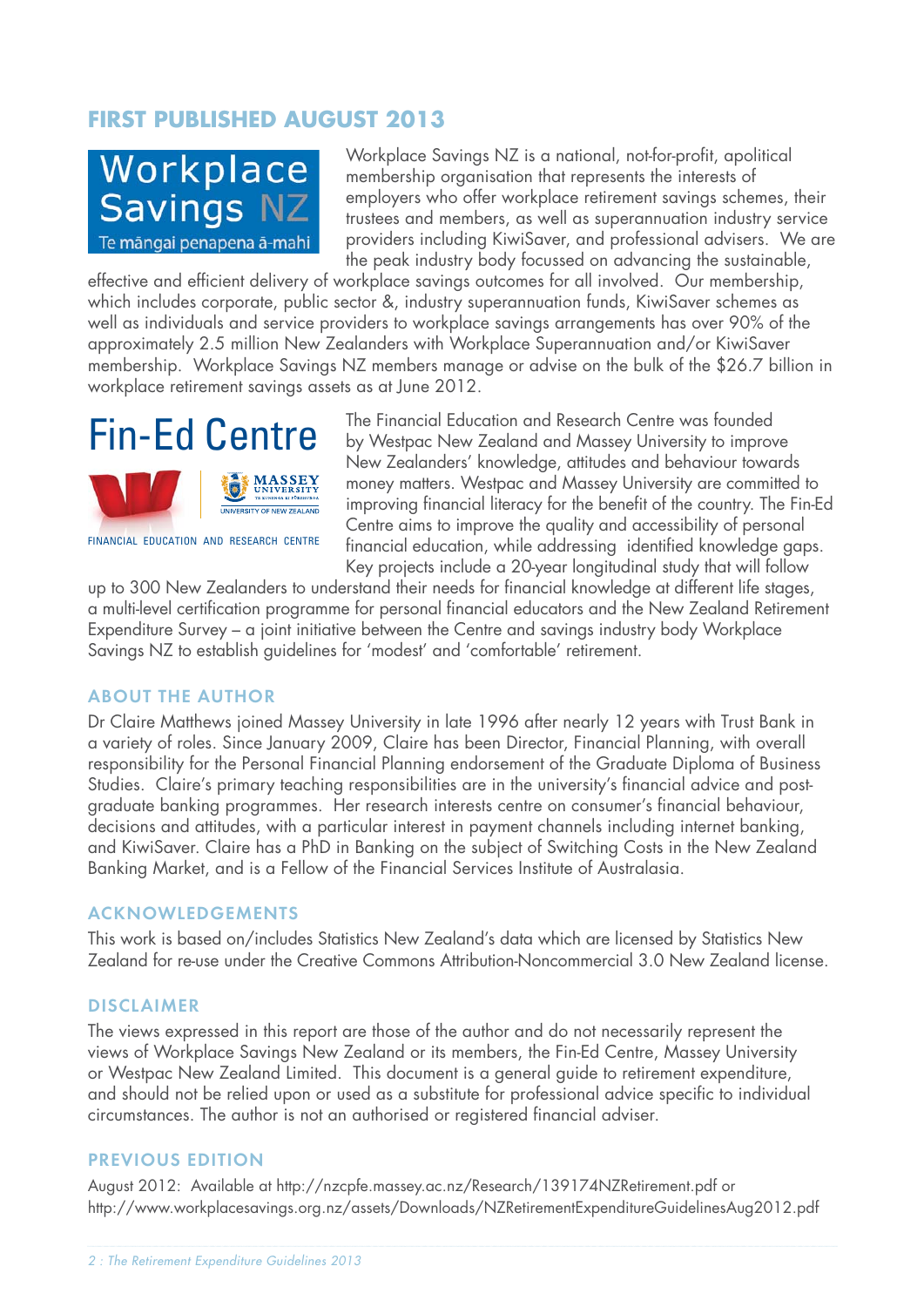There is increasing emphasis on retirement planning in New Zealand, in response to concerns about the affordability and adequacy of NZ Superannuation<sup>1</sup>. To assist in this process, the first New Zealand Retirement Expenditure Guidelines report was produced in 20122 to provide information to assist with retirement planning. Specifically, the New Zealand Retirement Expenditure Guidelines provide information on levels of expenditure to assist budget planning for retirement.

However, expenditures change over time due to the effect of inflation and varying expenditure patterns. This report addresses the effect of inflation by adjusting the guideline figures for inflation in the twelve months to 30<sup>th</sup> June 2013. Alterations to expenditure patterns are more complex, and will be addressed in the 2014 report after the next iteration of the Household Economic Survey [HES] is released. In addition to the direct inflationary impact on expenditure, this report provides information on housing costs.

## DATA<sup>3</sup>

The data used to prepare these budget guidelines are from Statistics New Zealand's triennial Household Economic Survey4. The most recent HES was for the year ended 30 June 2010. The HES does not include the entire New Zealand population; rather it targets the New Zealanders aged 15 years or older that are usually resident in New Zealand and that live in private homes.

The data from the HES is published on the Statistics New Zealand website, but not in a form considered helpful to a person interested in retirement expenditure. To enable these budget guidelines to be prepared, Statistics New Zealand has extracted data from the HES, using specifications supplied for that purpose. Those specifications include geographic region and number of people in the household, for households where the main form of income is New Zealand Superannuation. Notes related to the use of the HES data are located in the Appendix.

### ABOUT THE EXPENDITURE GUIDELINES

The New Zealand Retirement Expenditure Guidelines comprise a set of eight expenditure guidelines, to reflect different groups of retirees. The groupings are based on geographic location, household size and budget type. It is important to note that these guidelines do not represent suggested or recommended levels of expenditure – they reflect actual levels of expenditure of retirees.

The guidelines have been produced for two geographic-related groupings. The first is the **Metro** budget, based on data for the Auckland and Wellington Regional Council areas. The second is the **Provincial** budget for the rest of New Zealand excluding Canterbury Regional Council.

Two types of households have been included in the guidelines: the first is the **one-person household**; and, the other is a **two-person household**. While retired households can comprise a range of living arrangements, including households of three or more people, these guidelines cannot cater for every situation. One and two person households represent approximately 96% of all retired households.

Finally, two levels of expenditure have been included in the guidelines. The **No Frills** guidelines reflect a basic standard of living that includes few, if any, luxuries. The **Choices** guidelines represent a better standard of living, which includes some luxuries or treats. The No Frills budget is based on the 25th percentile of the HES for retired households, while the Choices budget is based on the 75th percentile of the HES for retired households.

<sup>&</sup>lt;sup>1</sup> New Zealand Superannuation is the universal public pension provided by the government to New Zealanders who attain the age of eligibility, which is currently 65 <sup>2</sup> The 2012 report is available online from the Fin-Ed Centre (http://nzcpfe.massey.ac.nz/Research/139174NZRetirement.pdf) or Workplace Savings NZ (http://www.workplacesavings.org.nz/assets/Downloads/NZRetirementExpenditureGuidelinesAug2012.pdf).

<sup>&</sup>lt;sup>3</sup> Additional detail on the data used is available in the 2012 report

<sup>4</sup> The information about the triennial Household Economic Survey is from the Statistics New Zealand website, and further information is available at http://www.stats.govt.nz/browse\_for\_stats/people\_and\_communities/Households/HouseholdEconomicSurvey\_HOTPYeJun10/Technical%20Notes.aspx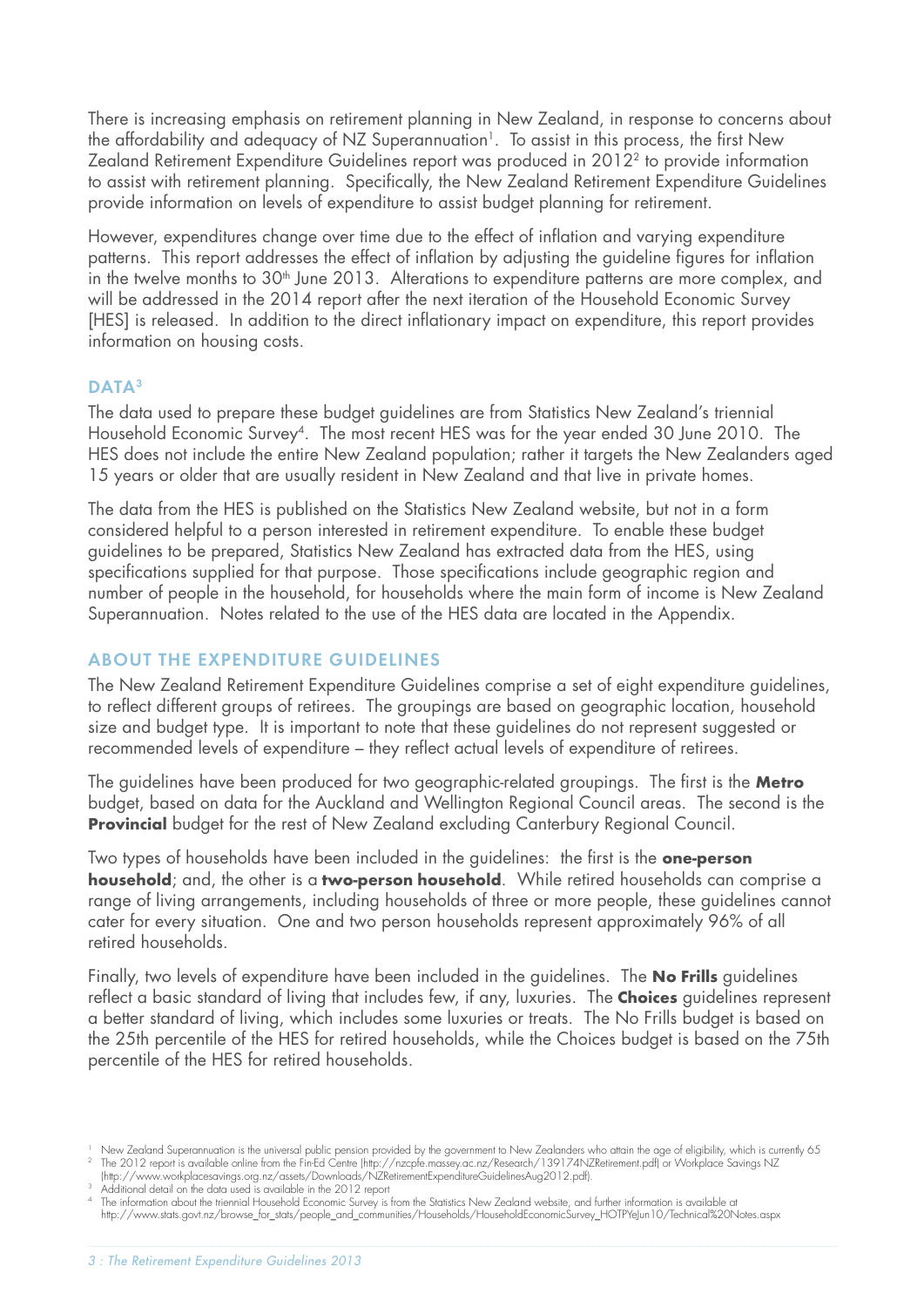Data for the HES is collected over a 12-month period and can include expenditure for a two-year period – no adjustment is made for that difference in coverage. The 2012 report adjusted the HES data for the effect of inflation<sup>5</sup> between the June 2010 quarter and the June 2012 quarter. This report makes a further adjustment for the effect of inflation for the 12 months ended 30<sup>th</sup> June 2013.

The 2012 report includes some detail of what the expenditure levels in the guidelines mean in practical terms, in order to put the numbers into perspective.

## EXPLANATORY NOTES

- These quidelines do not represent recommended levels of expenditure.
- The levels of expenditure shown in the guidelines should be used to assist in the development of projected retirement budgets, by providing information about actual levels of expenditure by retirees in standard expenditure categories.
- The quidelines are based on percentiles, which by their nature are not additive. As a result, the subgroup figures do not add to the group figures. This reflects the fact, for example, that no household would be spending at exactly the 25<sup>th</sup> percentile for all sub-groups within a group.
- Users are encouraged to focus on the group and subgroup figures rather than the total expenditure level. The group figures have been added to give the total expenditure, but this may underestimate the total level of non-housing expenditure to some extent, again because no household would be spending at exactly the same percentile for all groups.
- The HES, on which the quidelines are based, relies on participants to accurately record their expenditure, and is only for a two-week period, which may not represent a typical fortnight for that household.
- The guidelines should not be used as a substitute for professional advice specific to individual circumstances.

<sup>5</sup> CPI information and data was sourced from http://www.stats.govt.nz/browse\_for\_stats/economic\_indicators/CPI\_infl ation.aspx An overall CPI figure is calculated by Statistics New Zealand, as well as CPIs for the constituent groups and subgroups. The HES data have been adjusted for the effect of inflation using the appropriate group and subgroup CPIs.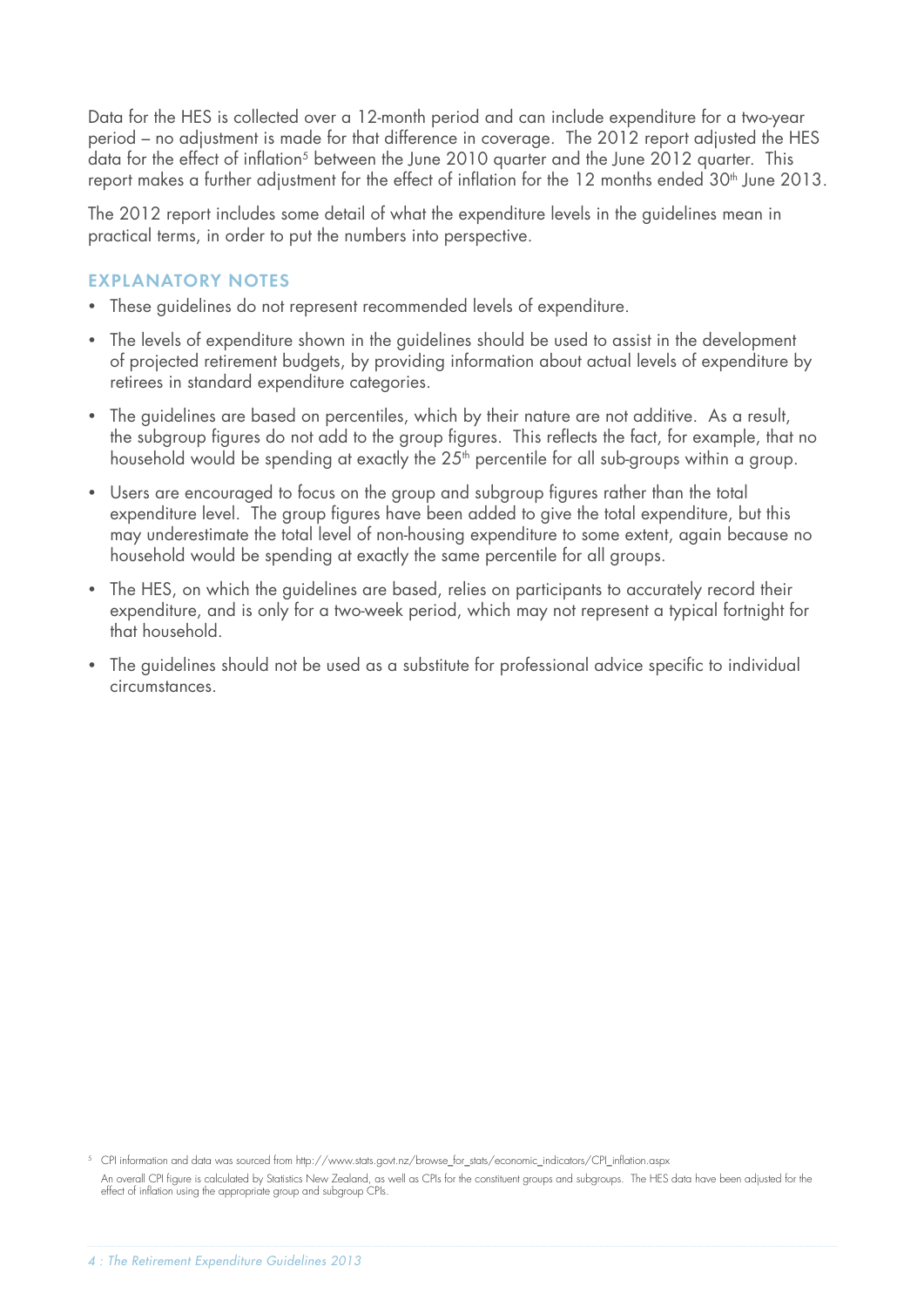# **THE NEW ZEALAND RETIREMENT EXPENDITURE GUIDELINES**

#### ONE PERSON HOUSEHOLD – NO FRILLS

|                                                  | <b>METRO</b> |                    | <b>PROVINCIAL</b> |        |
|--------------------------------------------------|--------------|--------------------|-------------------|--------|
| <b>FOOD</b>                                      |              | 56.06 <sup>6</sup> |                   | 52.54  |
| Fruit and vegetables                             | 5.97         |                    | 4.95              |        |
| Meat, poultry and fish                           | 5.85         |                    | 3.72              |        |
| Grocery food                                     | 18.15        |                    | 23.39             |        |
| Non-alcoholic beverages                          | 0.00         |                    | 0.00              |        |
| Restaurant meals and ready-to-eat food           | 0.00         |                    | 0.00              |        |
| ALCOHOLIC BEVERAGES, TOBACCO AND ILLICIT DRUGS   |              | 0.00               |                   | 0.00   |
| <b>CLOTHING AND FOOTWEAR</b>                     |              | 0.00               |                   | 0.00   |
| Clothing                                         |              |                    |                   |        |
| Footwear                                         |              |                    |                   |        |
| <b>HOUSEHOLD ENERGY</b>                          |              | 18.42              |                   | 18.19  |
| <b>HOUSEHOLD CONTENTS AND SERVICES</b>           |              | 0.98               |                   | 2.36   |
| Furniture, furnishings and floor coverings       |              |                    |                   |        |
| Household textiles                               |              |                    |                   |        |
| Household appliances                             |              |                    |                   |        |
| Glassware, tableware and household utensils      |              |                    |                   |        |
| Small tools & accessories for the house & garden |              |                    |                   |        |
| Other household supplies and services            |              |                    |                   |        |
| <b>HEALTH</b>                                    |              | 0.00               |                   | 0.00   |
| Medical products, appliances and equipment       |              |                    |                   |        |
| Out-patient services                             |              |                    |                   |        |
| <b>TRANSPORT</b>                                 |              | 4.61               |                   | 5.37   |
| Private transport supplies and services          | 0.00         |                    | 0.00              |        |
| Passenger transport services                     | 0.00         |                    | 0.00              |        |
| <b>COMMUNICATION (TELECOMMUNICATION)</b>         |              | 8.97               |                   | 9.98   |
| <b>RECREATION AND CULTURE</b>                    |              | 8.45               |                   | 8.55   |
| Audio-visual and computing equipment             |              |                    |                   |        |
| Other recreational equipment and supplies        |              |                    |                   |        |
| Recreational and cultural services               |              |                    |                   |        |
| Newspapers, books and stationery                 |              |                    |                   |        |
| Accommodation services                           |              |                    |                   |        |
| Miscellaneous domestic holiday costs             |              |                    |                   |        |
| <b>MISCELLANEOUS GOODS AND SERVICES</b>          |              | 16.14              |                   | 16.36  |
| Personal care                                    | 0.00         |                    | 0.00              |        |
| Personal effects nec                             | 0.00         |                    | 0.00              |        |
| Insurance                                        | 0.00         |                    | 0.00              |        |
| Credit services                                  | 0.00         |                    | 0.00              |        |
| Other miscellaneous services                     | 0.00         |                    | 0.00              |        |
| <b>OTHER EXPENDITURE</b>                         |              | 0.00               |                   | 0.00   |
| Interest payments                                |              |                    |                   |        |
| Contributions to savings                         |              |                    |                   |        |
| Expenditure incurred whilst overseas             |              |                    |                   |        |
| <b>TOTAL</b>                                     |              | 113.62             |                   | 113.35 |

<sup>6</sup> Where there is a conflict between the total for the subgroups and the amount for the related group, the larger number has been used at the group level.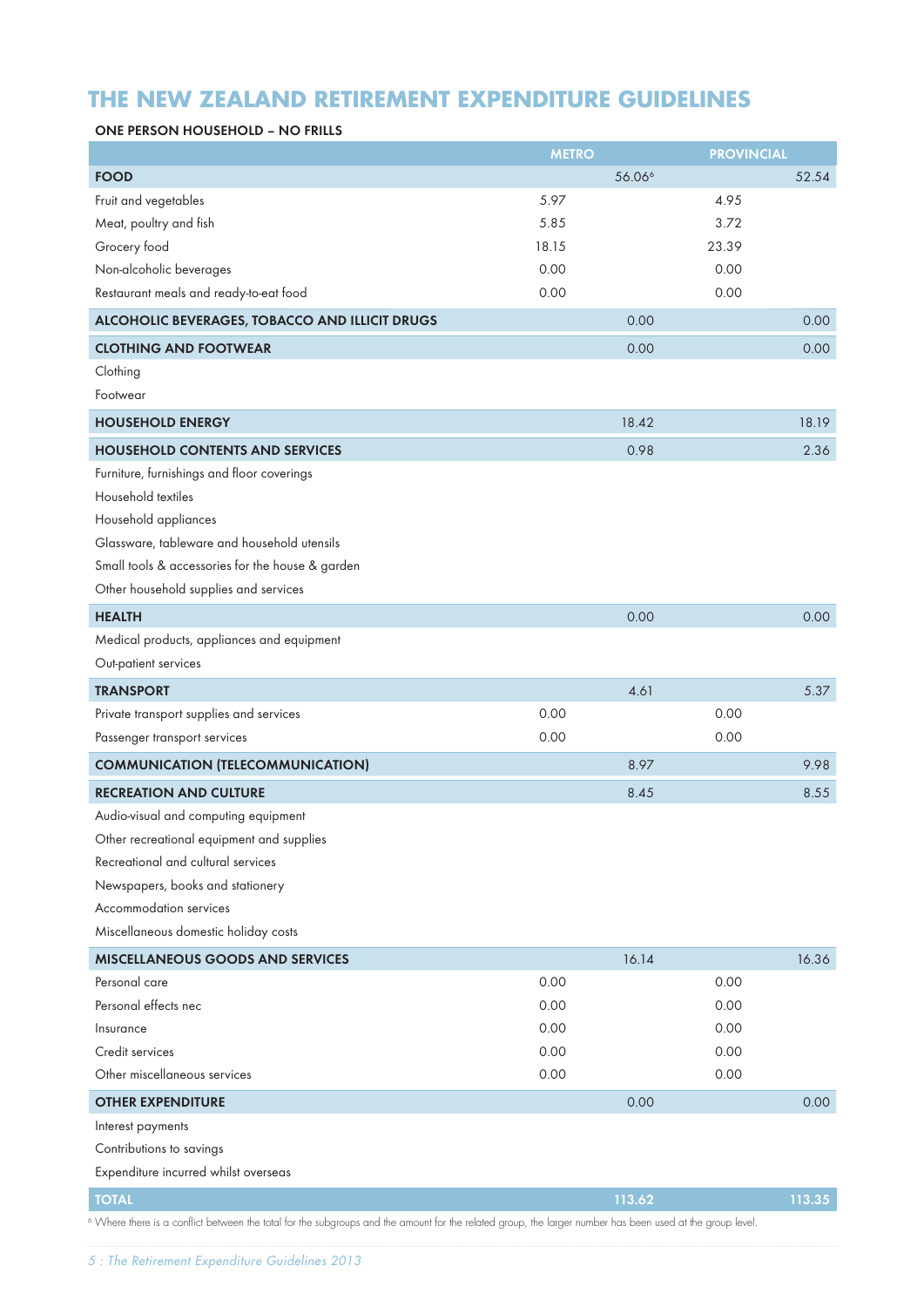#### ONE PERSON HOUSEHOLD – CHOICES

|                                                  | <b>METRO</b> |        | <b>PROVINCIAL</b> |        |
|--------------------------------------------------|--------------|--------|-------------------|--------|
| <b>FOOD</b>                                      |              | 107.75 |                   | 96.43  |
| Fruit and vegetables                             | 20.37        |        | 18.46             |        |
| Meat, poultry and fish                           | 27.56        |        | 14.68             |        |
| Grocery food                                     | 42.27        |        | 46.36             |        |
| Non-alcoholic beverages                          | 6.23         |        | 5.37              |        |
| Restaurant meals and ready-to-eat food           | 11.54        |        | 11.64             |        |
| ALCOHOLIC BEVERAGES, TOBACCO AND ILLICIT DRUGS   |              | 7.08   |                   | 11.22  |
| <b>CLOTHING AND FOOTWEAR</b>                     |              | 14.50  |                   | 8.70   |
| Clothing                                         | 14.49        |        | 2.90              |        |
| Footwear                                         | $.5^7$       |        | 0.00              |        |
| <b>HOUSEHOLD ENERGY</b>                          |              | 34.31  |                   | 42.43  |
| <b>HOUSEHOLD CONTENTS AND SERVICES</b>           |              | 16.10  |                   | 18.07  |
| Furniture, furnishings and floor coverings       | 0.00         |        | 0.00              |        |
| Household textiles                               | S            |        | 0.00              |        |
| Household appliances                             | 0.00         |        | 0.00              |        |
| Glassware, tableware and household utensils      | .5           |        | 0.00              |        |
| Small tools & accessories for the house & garden | 0.00         |        | 0.60              |        |
| Other household supplies and services            | 5.53         |        | 5.23              |        |
| <b>HEALTH</b>                                    |              | 20.94  |                   | 22.30  |
| Medical products, appliances and equipment       | 5.17         |        | 6.93              |        |
| Out-patient services                             | 10.56        |        | 15.38             |        |
| <b>TRANSPORT</b>                                 |              | 47.04  |                   | 40.24  |
| Private transport supplies and services          | 38.77        |        | 32.99             |        |
| Passenger transport services                     | 2.84         |        | 1.05              |        |
| <b>COMMUNICATION (TELECOMMUNICATION)</b>         |              | 22.67  |                   | 19.79  |
| <b>RECREATION AND CULTURE</b>                    |              | 36.63  |                   | 44.11  |
| Audio-visual and computing equipment             | 0.00         |        | 0.00              |        |
| Other recreational equipment and supplies        | 7.29         |        | 10.74             |        |
| Recreational and cultural services               | 22.48        |        | 27.15             |        |
| Newspapers, books and stationery                 | 5.13         |        | 7.08              |        |
| Accommodation services                           | .5           |        | 0.00              |        |
| Miscellaneous domestic holiday costs             | 0.00         |        | 0.00              |        |
| <b>MISCELLANEOUS GOODS AND SERVICES</b>          |              | 46.45  |                   | 55.01  |
| Personal care                                    | 8.55         |        | 12.21             |        |
| Personal effects nec                             | 0.00         |        | 1.63              |        |
| Insurance                                        | 27.56        |        | 31.43             |        |
| Credit services                                  | 1.11         |        | 0.44              |        |
| Other miscellaneous services                     | 0.00         |        | 0.00              |        |
| <b>OTHER EXPENDITURE</b>                         |              | 2.90   |                   | 0.80   |
| Interest payments                                | 0.60         |        | 0.00              |        |
| Contributions to savings                         | S            |        | S                 |        |
| Expenditure incurred whilst overseas             | .5           |        | .5                |        |
| <b>TOTAL</b>                                     |              | 356.37 |                   | 359.10 |

 $^7$ ..S indicates that too few households reported spending in that category to permit reliable estimation by Statistics New Zealand in the HES.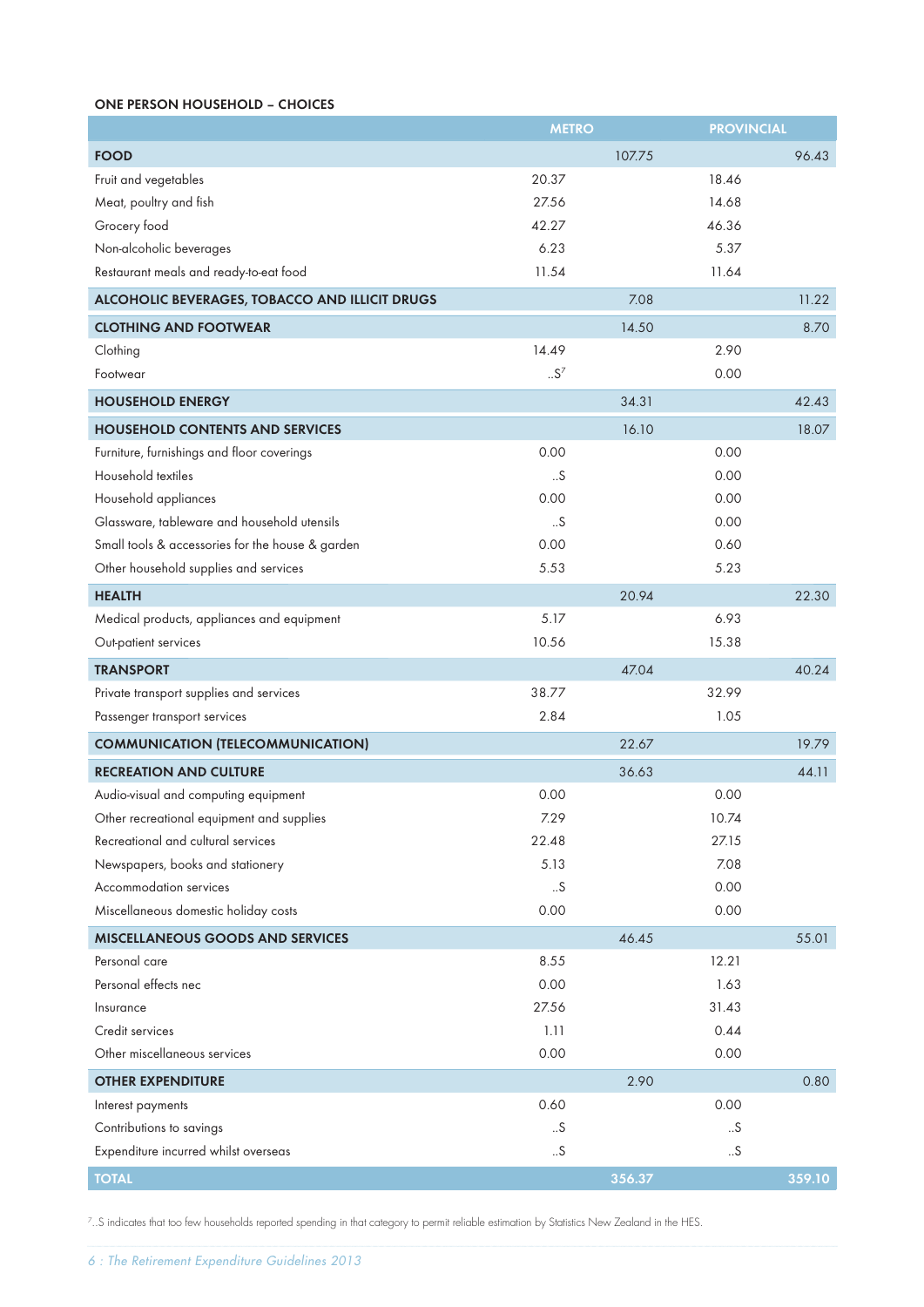#### TWO PERSON HOUSEHOLD – NO FRILLS

|                                                      | <b>METRO</b> |        | <b>PROVINCIAL</b> |        |
|------------------------------------------------------|--------------|--------|-------------------|--------|
| <b>FOOD</b>                                          |              | 93.86  |                   | 96.53  |
| Fruit and vegetables                                 | 8.44         |        | 12.61             |        |
| Meat, poultry and fish                               | 11.06        |        | 11.17             |        |
| Grocery food                                         | 39.33        |        | 44.58             |        |
| Non-alcoholic beverages                              | 1.93         |        | 2.90              |        |
| Restaurant meals and ready-to-eat food               | 4.17         |        | 0.00              |        |
| ALCOHOLIC BEVERAGES, TOBACCO AND ILLICIT DRUGS       |              | 0.00   |                   | 0.00   |
| <b>CLOTHING AND FOOTWEAR</b>                         |              | 0.00   |                   | 0.00   |
| Clothing                                             | 0.00         |        | 0.00              |        |
| Footwear                                             | 0.00         |        | 0.00              |        |
| <b>HOUSEHOLD ENERGY</b>                              |              | 31.34  |                   | 35.57  |
| <b>HOUSEHOLD CONTENTS AND SERVICES</b>               |              | 6.58   |                   | 6.78   |
| Furniture, furnishings and floor coverings           | 0.00         |        | 0.00              |        |
| Household textiles                                   | 0.00         |        | 0.00              |        |
| Household appliances                                 | 0.00         |        | 0.00              |        |
| Glassware, tableware and household utensils          | 0.00         |        | 0.00              |        |
| Small tools and accessories for the house and garden | 0.00         |        | 0.00              |        |
| Other household supplies and services                | 1.02         |        | 1.54              |        |
| <b>HEALTH</b>                                        |              | 3.74   |                   | 6.00   |
| Medical products, appliances and equipment           | 0.00         |        | 0.00              |        |
| Out-patient services                                 | 0.00         |        | 0.00              |        |
| <b>TRANSPORT</b>                                     |              | 27.30  |                   | 28.18  |
| Purchase of vehicles                                 | 0.00         |        | 0.00              |        |
| Private transport supplies and services              | 20.18        |        | 25.74             |        |
| Passenger transport services                         | 0.00         |        | 0.00              |        |
| <b>COMMUNICATION (TELECOMMUNICATION)</b>             |              | 12.86  |                   | 13.87  |
| <b>RECREATION AND CULTURE</b>                        |              | 43.62  |                   | 27.98  |
| Audio-visual and computing equipment                 | 0.00         |        | 0.00              |        |
| Other recreational equipment and supplies            | 0.00         |        | 0.00              |        |
| Recreational and cultural services                   | 6.52         |        | 10.10             |        |
| Newspapers, books and stationery                     | 0.92         |        | 1.85              |        |
| Accommodation services                               | 0.00         |        | 0.00              |        |
| Miscellaneous domestic holiday costs                 | 0.00         |        | 0.00              |        |
| <b>MISCELLANEOUS GOODS AND SERVICES</b>              |              | 30.31  |                   | 34.81  |
| Personal care                                        | 2.40         |        | 2.71              |        |
| Personal effects nec                                 | 0.00         |        | 0.00              |        |
| Insurance                                            | 14.66        |        | 22.99             |        |
| Credit services                                      | 0.00         |        | 0.00              |        |
| Other miscellaneous services                         | 0.00         |        | 0.00              |        |
| <b>OTHER EXPENDITURE</b>                             |              | 0.00   |                   | 0.00   |
| Interest payments                                    | 0.00         |        | 0.00              |        |
| Contributions to savings                             | .5           |        | 0.00              |        |
| Expenditure incurred whilst overseas                 | 0.00         |        | 0.00              |        |
| <b>TOTAL</b>                                         |              | 249.61 |                   | 249.72 |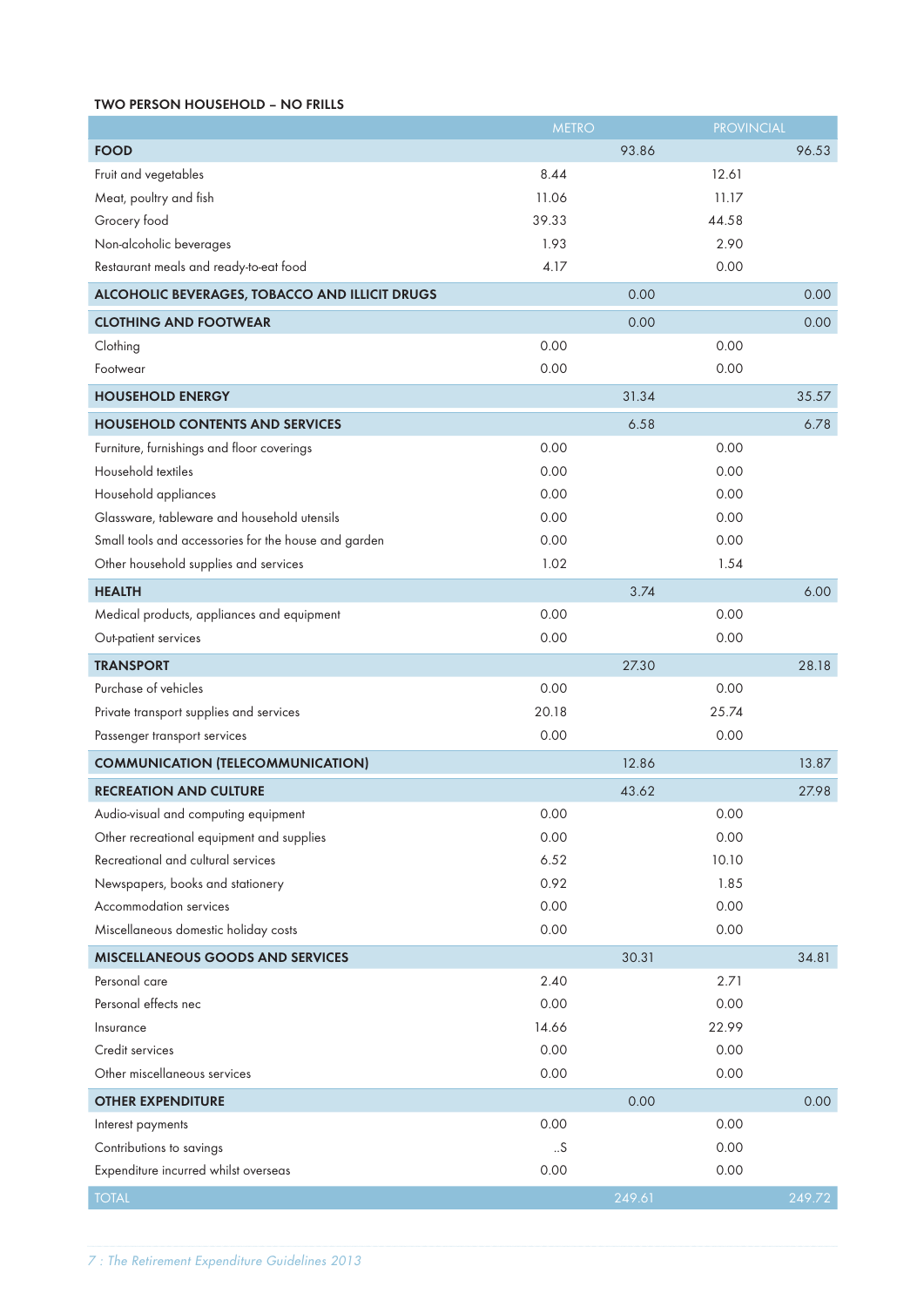#### TWO PERSON HOUSEHOLD – CHOICES

|                                                      | <b>METRO</b> |        | <b>PROVINCIAL</b> |        |
|------------------------------------------------------|--------------|--------|-------------------|--------|
| <b>FOOD</b>                                          |              | 217.20 |                   | 170.86 |
| Fruit and vegetables                                 | 35.23        |        | 29.15             |        |
| Meat, poultry and fish                               | 30.53        |        | 33.19             |        |
| Grocery food                                         | 91.36        |        | 72.58             |        |
| Non-alcoholic beverages                              | 11.38        |        | 9.34              |        |
| Restaurant meals and ready-to-eat food               | 35.14        |        | 26.70             |        |
| ALCOHOLIC BEVERAGES, TOBACCO AND ILLICIT DRUGS       |              | 18.89  |                   | 27.39  |
| <b>CLOTHING AND FOOTWEAR</b>                         |              | 24.16  |                   | 12.08  |
| Clothing                                             | 11.60        |        | 11.11             |        |
| Footwear                                             | 0.00         |        | 0.00              |        |
| <b>HOUSEHOLD ENERGY</b>                              |              | 52.61  |                   | 53.53  |
| <b>HOUSEHOLD CONTENTS AND SERVICES</b>               |              | 45.46  |                   | 46.05  |
| Furniture, furnishings and floor coverings           | 0.00         |        | 7.50              |        |
| Household textiles                                   | 0.00         |        | 0.00              |        |
| Household appliances                                 | 8.40         |        | 6.25              |        |
| Glassware, tableware and household utensils          | 0.00         |        | 0.00              |        |
| Small tools and accessories for the house and garden | 2.29         |        | 0.50              |        |
| Other household supplies and services                | 8.50         |        | 9.32              |        |
| <b>HEALTH</b>                                        |              | 43.24  |                   | 50.26  |
| Medical products, appliances and equipment           | 12.43        |        | 19.25             |        |
| Out-patient services                                 | 30.87        |        | 30.87             |        |
| <b>TRANSPORT</b>                                     |              | 101.42 |                   | 134.43 |
| Purchase of vehicles                                 | 0.00         |        | 0.00              |        |
| Private transport supplies and services              | 79.82        |        | 100.56            |        |
| Passenger transport services                         | 15.88        |        | 8.62              |        |
| <b>COMMUNICATION (TELECOMMUNICATION)</b>             |              | 35.70  |                   | 24.11  |
| <b>RECREATION AND CULTURE</b>                        |              | 129.42 |                   | 111.34 |
| Audio-visual and computing equipment                 | 6.95         |        | 7.09              |        |
| Other recreational equipment and supplies            | 23.05        |        | 21.37             |        |
| Recreational and cultural services                   | 48.11        |        | 54.09             |        |
| Newspapers, books and stationery                     | 20.63        |        | 12.63             |        |
| Accommodation services                               | 2.05         |        | 4.95              |        |
| Miscellaneous domestic holiday costs                 | 5.80         |        | 4.80              |        |
| <b>MISCELLANEOUS GOODS AND SERVICES</b>              |              | 108.59 |                   | 74.23  |
| Personal care                                        | 24.93        |        | 16.69             |        |
| Personal effects nec                                 | 6.53         |        | 8.17              |        |
| Insurance                                            | 70.14        |        | 47.50             |        |
| Credit services                                      | 2.54         |        | 2.54              |        |
| Other miscellaneous services                         | 0.00         |        | 0.00              |        |
| <b>OTHER EXPENDITURE</b>                             |              | 10.00  |                   | 11.50  |
| Interest payments                                    | 0.00         |        | 4.20              |        |
| Contributions to savings                             | .5           |        | 0.00              |        |
| Expenditure incurred whilst overseas                 | 1.90         |        | 0.00              |        |
| <b>TOTAL</b>                                         |              | 786.70 |                   | 715.77 |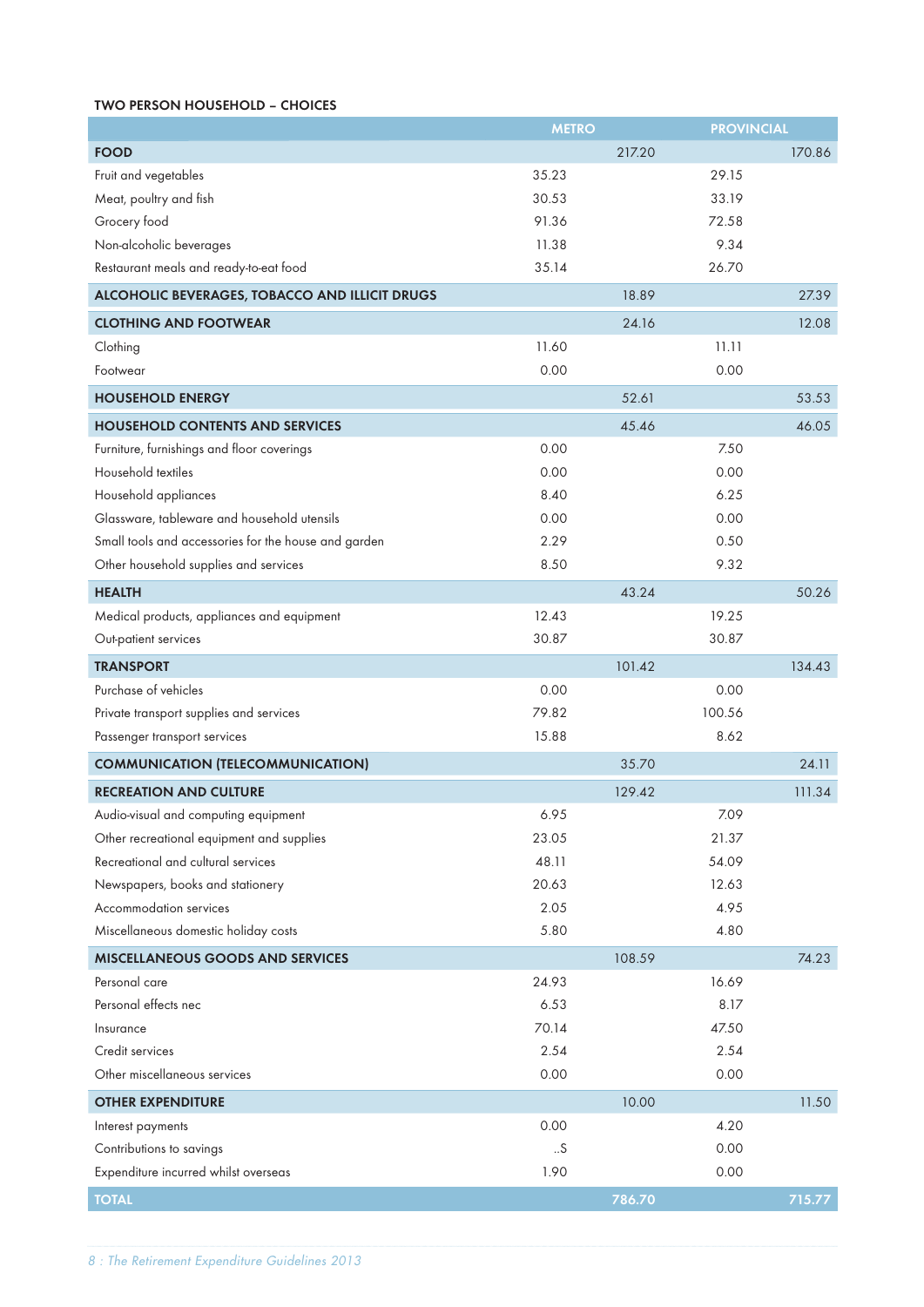# **HOW HAVE THE FIGURES CHANGED?**

Overall, there has been almost no change to the total expenditure levels, but this hides some more substantial changes for groups and subgroups of expenditure. The minimal effect at total level is unsurprising in the current low inflation environment, where the CPI figure for the year ended 30<sup>th</sup> June 2013 was just 0.7%.

Food is a key budget item for all groups. Overall food prices increased by just 0.2% for the twelve months, but within that group fruit and vegetables increased by 2.7% and non-alcoholic beverages by 1.3%. Grocery food decreased by 1.5% for the same period, and this is likely to have meant changes in spending patterns due to relative affordability of different food categories, away from fruit and vegetables for example.

Household energy is another major expense category and the increase there was 3% for the twelve months ended 30<sup>th</sup> June 2013. One of the largest increases over that twelve-month period was 6.1% for insurance, after an increase of 6.7% in the previous year.

There were also some categories that had price decreases, but these are largely in more discretionary areas. One of the larger expense categories to enjoy a substantial decrease in prices was communication, with a reduction of 5.2%. Other expenditure categories that had price reductions included clothing and footwear which decreased by 1.8%, private transport supplies and services by 2.3%, and recreation and culture by 1.5%.

To put these changes in context it is helpful to consider how New Zealand Superannuation changed over this period. On 1st April 2013, New Zealand Superannuation rates increased by 2.44%, and the two key rates increased to:

| Single, living alone  | \$357.42 per week | after tax at the M rate |
|-----------------------|-------------------|-------------------------|
| Couples, both qualify | \$549.88 per week | after tax at the M rate |

## HOUSING COSTS

The New Zealand Retirement Expenditure Guidelines omit housing costs as they are influenced by a person's choice of housing and dependence on a person's individual circumstances. Housing costs depend upon whether a person is in a rental property or an owner-occupied home, as well as the size of any loan on an owner-occupied home. These costs are not directly comparable, and there is also some ability to directly control them, for example by ensuring any home loan is fully repaid prior to retirement. The 2012 report included limited discussion of housing costs, and at the time the report was issued, there was a lot of interest in housing costs. This interest stemmed in particular from recognition that these costs may have a substantial effect on the amount available for other expenses.

The Sorted website suggests that whether a person will live in their own home is a key element in the calculation of how much is needed in retirement<sup>8</sup>. The website explains:

*If you rent, you'll need more savings to cover the cost – but on the other hand, you won't have money tied up in a home. However, owning the place you live in, debt-free, will reduce the risk of rent increases or being asked to fi nd a new place to live. You will have more control over*  your finances, but you will have to take care of maintenance and rates. Being mortgage-free by *retirement is a great goal to aim for. The reason many people currently in retirement are able to*  manage financially is because they no longer have the burden of mortgage repayments.

<sup>8</sup> https://www.sorted.org.nz/a-z-guides/retirement-planning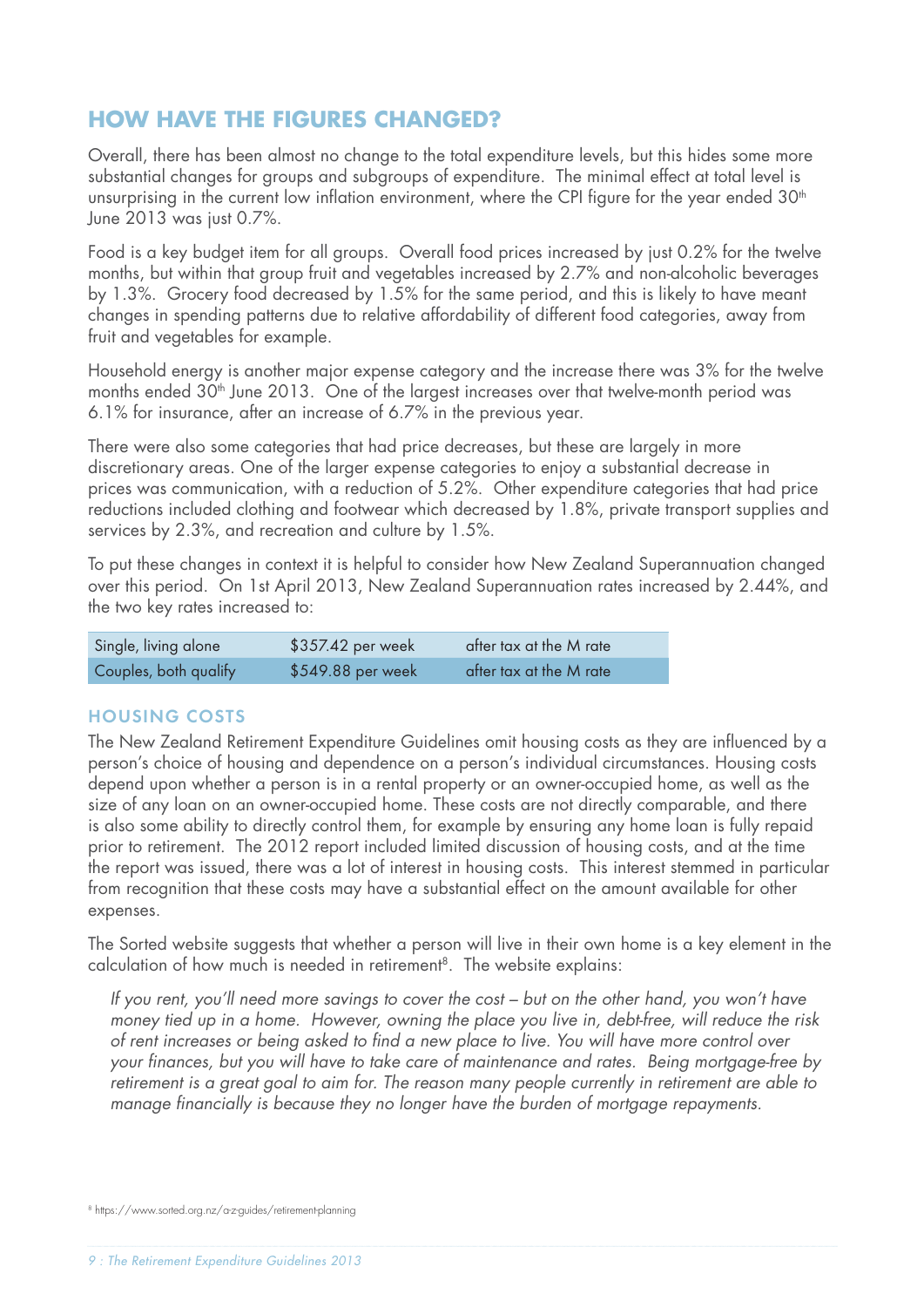This reinforces the importance of housing costs for retirees. There are a variety of accommodation options available to retirees, which includes their own home, renting alone, renting with others, living in a retirement village and living in a rest home. This section of the report will consider costs associated with renting and home ownership. Home ownership is likely to be a lower cost option for retirees than rental accommodation, but it is not costless, and as noted on the Sorted website it will tie up at least a portion of the owners' capital. There are arguments for and against home ownership relative to renting, but this is not the forum for that discussion; rather this report simply discusses the costs of home ownership and rental accommodation respectively.

## THE COST OF RENTING

Someone who is renting only has one cost to worry about, being the weekly rental for the accommodation being occupied. The weekly rental depends on a range of factors, including:

- type of dwelling, i.e. whether it is a flat/unit or a house
- size of the dwelling, which is usually associated with and measured by the number of bedrooms for rental purposes
- location, with rental costs varying both between and within geographic regions so that metropolitan rental prices will be higher than provincial rental prices, and urban rental prices will be higher than rural; prices will also differ between suburbs/neighbourhoods in metropolitan and other urban areas.

The Building and Housing Group of the Ministry of Business, Innovation and Employment collects and makes available information on weekly market rentals<sup>9</sup> throughout New Zealand on its website<sup>10</sup>.

The following table provides a selection of the market rental information as at July 2013 to provide an indication of typical market rental costs. The rental figures provided are the median rents, which means that 50% of rentals are above that figure and 50% of rentals are below that figure. The final three rows in the table provide figures for New Zealand overall, with the upper and lower quartile figures provided in addition to the median for comparison.

10 http://www.dbh.govt.nz/market-rent

<sup>9</sup> Market rent is described (in the Residential Tenancies Act) as what a willing landlord might reasonably expect to receive, and a willing tenant might reasonably expect to pay for the tenancy, in comparison with rent levels for similar properties in similar areas. [MBIE, 2013]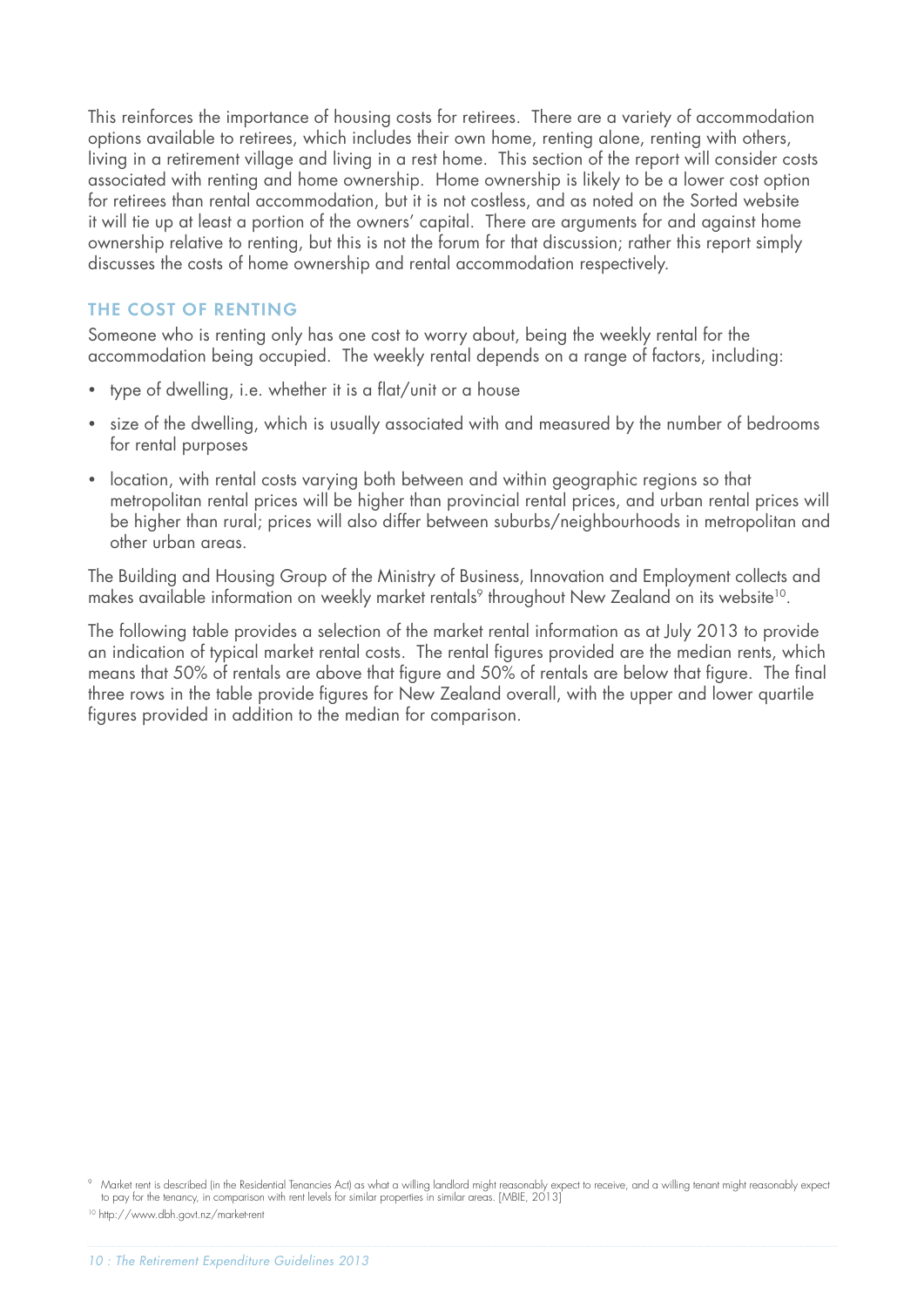#### COMPARATIVE MARKET RENTALS (JULY 2013)

| LOCATION <sup>11</sup>                           | <b>1-BEDROOM</b><br><b>FLAT</b> | 2-BEDROOM<br><b>FLAT</b> | <b>3-BEDROOM</b><br><b>HOUSE</b> |
|--------------------------------------------------|---------------------------------|--------------------------|----------------------------------|
| Devonport (North Shore)                          | \$345                           | \$400                    | \$600                            |
| Remuera (Auckland)                               | \$320                           | \$435                    | \$650                            |
| Mangere East (Manukau)                           | \$255                           | \$300                    | \$380                            |
| Hillcrest/Silverdale/Tamahere (Hamilton)         | \$190                           | \$260                    | \$340                            |
| Tauranga Central/Greerton (Tauranga)             | \$195                           | \$260                    | \$320                            |
| Gisborne                                         | \$170                           | \$200                    | \$280                            |
| New Plymouth                                     | \$185                           | \$240                    | \$340                            |
| <b>Tararua District</b>                          | \$80                            | \$140                    | \$185                            |
| Hospital/Papaeoia (Palmerston North)             | \$150                           | \$190                    | \$300                            |
| Paraparaumu/Raumati (Kapiti Coast)               | \$212                           | \$270                    | \$350                            |
| Taita/Naenae (Lower Hutt)                        | \$135                           | \$247                    | \$337                            |
| Khandallah (Wellington)                          | \$285                           | \$322                    | \$507                            |
| Port Hills/Tahuna Hills (Nelson)                 | \$202                           | \$265                    | \$360                            |
| <b>Buller District</b>                           | \$160                           | \$215                    | \$280                            |
| Fendalton/Strowan/Bryndwr (Christchurch)         | \$250                           | \$345                    | \$480                            |
| Sydenham/Waltham (Christchurch)                  | \$215                           | \$277                    | \$390                            |
| Ashburton District                               | \$177                           | \$250                    | \$320                            |
| Queenstown/Frankton/Arrowtown (Queenstown Lakes) | \$250                           | \$320                    | \$425                            |
| Kew/St Clair/St Kilda East (Dunedin)             | \$180                           | \$230                    | \$300                            |
| Clutha/Southland (Both Districts)                | \$100                           | \$170                    | \$200                            |
| New Zealand - Lower Quartile                     | \$175                           | \$220                    | \$280                            |
| New Zealand - Median                             | \$225                           | \$280                    | \$350                            |
| New Zealand - Upper Quartile                     | \$285                           | \$350                    | \$420                            |

This table highlights the disparities in rental figures throughout NZ. For a one-bedroom flat, the weekly rent varies from \$80 in the Tararua District to \$345 in Devonport on Auckland's North Shore, with a median of \$225 for New Zealand. Weekly rental for a two-bedroom flat is higher, ranging from \$140, also in the Tararua District, to \$435 in Remuera, Auckland, with a median of \$280 for New Zealand. A three-bedroom house, which may be preferred by a couple who like to have family and/or friends visiting for example, ranges from \$185 in the Tararua District to \$650 in Remuera, Auckland, with the median for New Zealand being \$350.

These figures take on greater meaning when compared to the current rates of NZ Superannuation, as from 1<sup>st</sup> April 2013. The rate for a single person living alone, is \$357.42 net per week, which leaves just \$132.42 for other expenses after paying the New Zealand median rate of \$225 for a one–bedroom flat. However, it is important to acknowledge that someone in this situation is also likely to be receiving an accommodation supplement from Work and Income, which will assist. Depending on the location this could be around \$50 per week.

A couple living in a one-bedroom flat would be better off, with a surplus of \$324.88 each week after paying the New Zealand median rate, but that surplus would only be \$204.88 if paying the Devonport median rental. And the married rate of New Zealand Superannuation, where both qualify, of \$549.88 is insufficient to cover the median rental of a three-bedroom house in Devonport or Remuera. It should be noted that both examples for a couple do not take any account of any eligibility for an accommodation supplement from Work and Income.

11 The locations have been selected in an attempt to provide a breadth of coverage of New Zealand. The selection has been affected by the availability of information for all three chosen dwelling categories.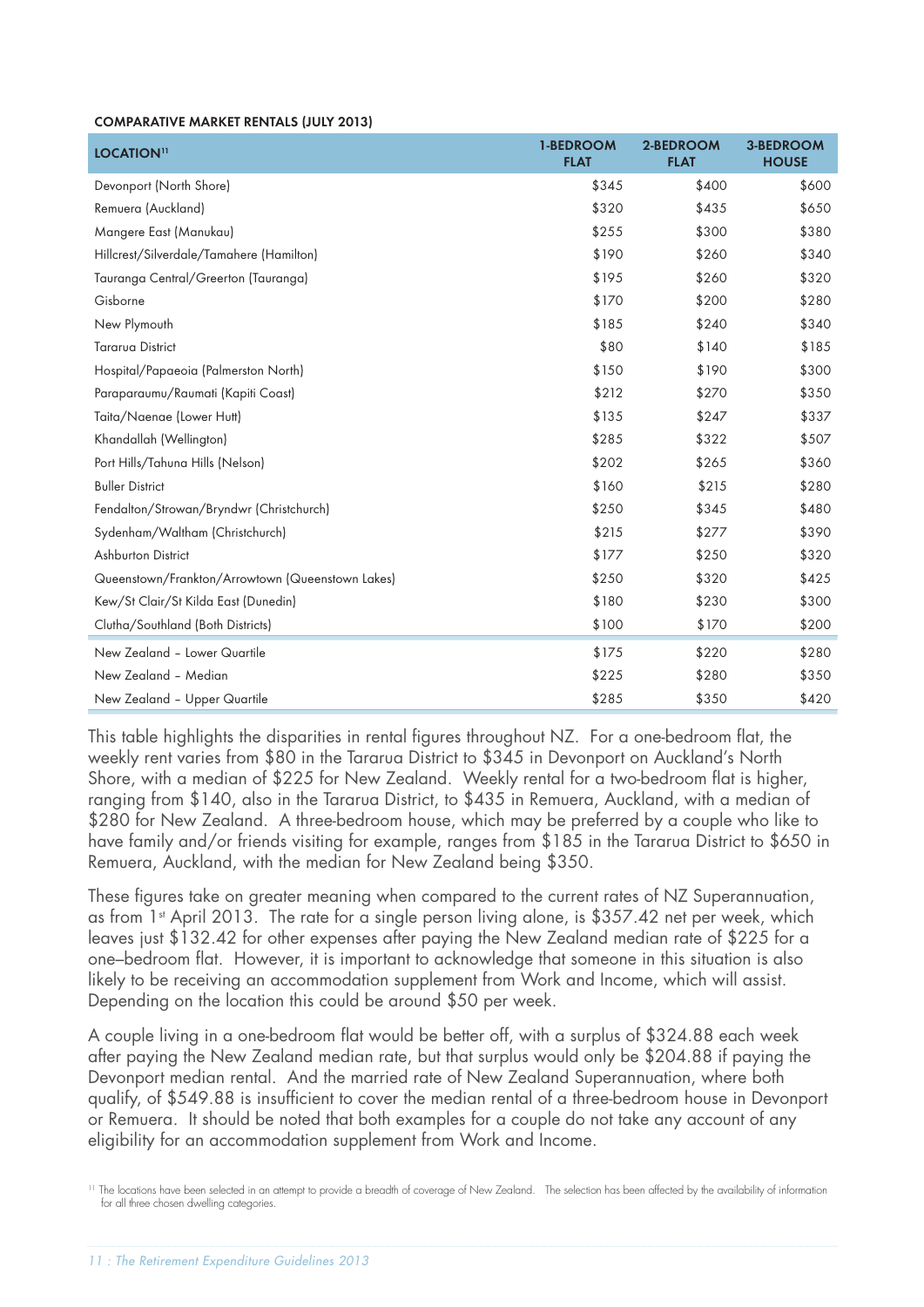## THE COSTS OF HOME OWNERSHIP

As noted there are costs associated with home ownership, although these are likely to be less than rental accommodation. The costs will depend on several factors:

- whether the home owner has a home loan to repay
- location, as that will influence the level of rates
- value of the property, which will also influence the level of rates
- construction materials and state of repair of the dwelling, which will affect the extent of maintenance required

Ideally a home owner would head into retirement with no outstanding debt (and therefore no loan repayments) in a low maintenance home on which all maintenance was up to date. However, that is not always achievable. The costs associated with home ownership are debt repayments, local government rates, and repairs and maintenance, and each will be considered in turn.

**Debts repayments** vary according to the amount owed, the interest rate being charged by the lender and the remaining term of the loan. To provide some indication of possible costs, we assume the outstanding loan at retirement is \$50,000 with a remaining term of 5 years or 10 years. Interest rates can be expected to vary over the remaining term of the loan, but to enable comparison we will use a current floating interest rate and a current 2-year fixed interest rate. The interest rates used are the median rates for the respective terms for the major banks<sup>12</sup>. Clearly the cost of the loan is not dissimilar to the cost of rental, with the disadvantage of the other costs of home ownership also to be paid, but a loan does have a finite term and once it is fully repaid no further repayments are required.

#### FORTNIGHTLY REPAYMENTS FOR \$50,000

|                 | <b>FLOATING INTEREST</b><br><b>RATE (5.99%)</b> | <b>2-YEAR FIXED INTEREST RATE</b><br>(5.65%) |
|-----------------|-------------------------------------------------|----------------------------------------------|
| Term - 5 years  | \$446                                           | \$442                                        |
| Term - 10 years | \$256                                           | \$252                                        |

**Local government rates** vary considerably between local authorities, reflecting average property prices in the area and the council's activities. It is important to remember that rates include regional council rates, although these are generally relatively small for residential properties. The following table provides a selection of rates information for the 2012/2013 year for local authorities and regional councils throughout New Zealand, chosen largely to match the areas used in the market rent table, to provide an indication of typical rates. These rating figures represent sample property rates included in the councils' 2012/2022 Long Term Plan, but do not include metered water charges as these are also payable by tenants. The value of the property associated with the sample rate is included in the table as that is an important component of the rating calculation.

12 The median interest rates are sourced from the Good Returns website [http://www.goodreturns.co.nz/mortgage-rates.html]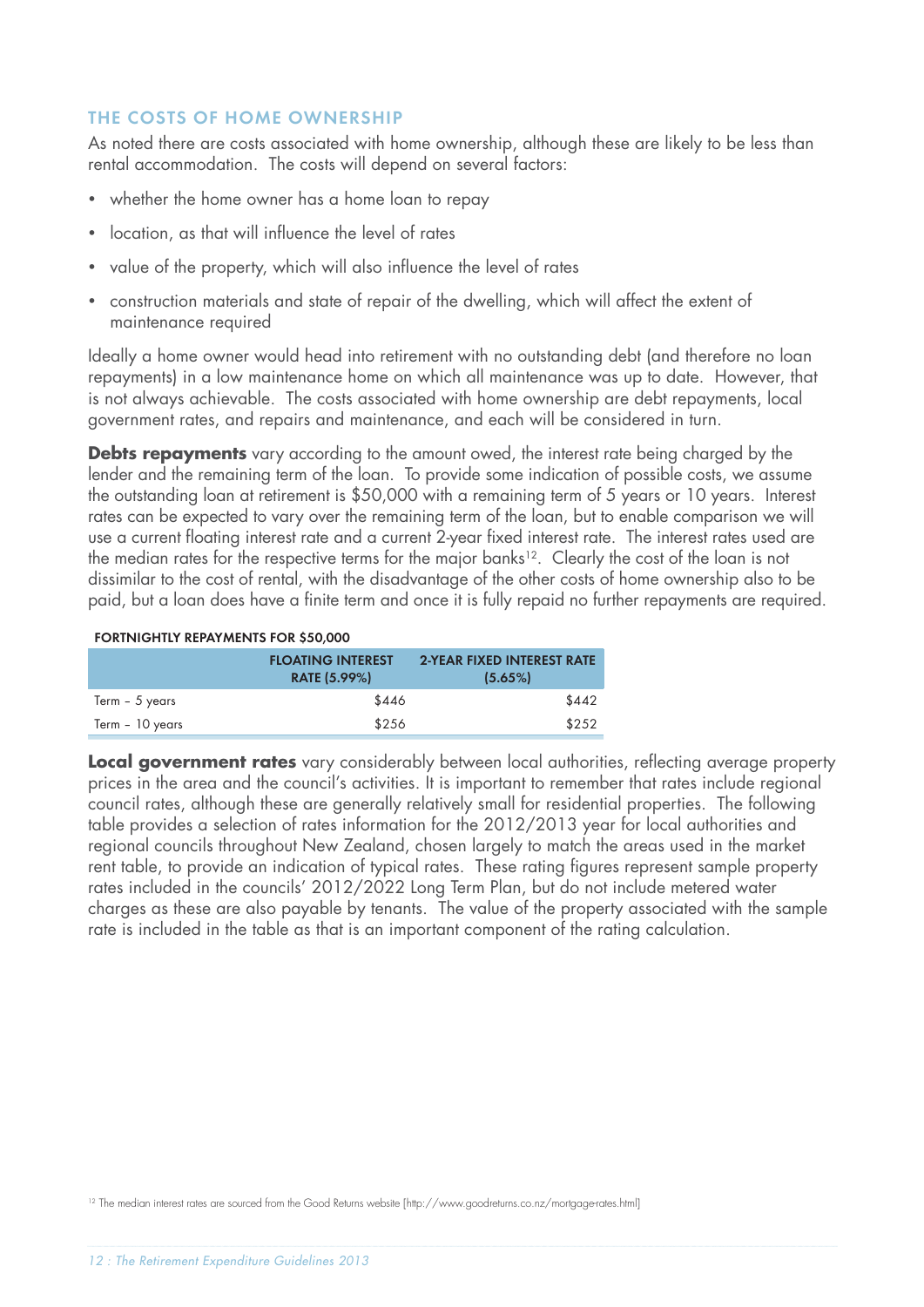#### COMPARATIVE LOCAL AUTHORITY RATES (2012/13)

| <b>LOCAL AUTHORITY<sup>13</sup></b>               | RATES (P.A.) | <b>PROPERTY CV</b> |
|---------------------------------------------------|--------------|--------------------|
| <b>Auckland City</b>                              | \$2,335      | \$600.000          |
| Hamilton (Fairfield)                              | \$2,439      | \$550,000          |
| Tauranga                                          | \$2,155      | \$422,000          |
| Gisborne (Awapuni)                                | \$2,543      | \$230,000          |
| New Plymouth                                      | \$1,956      | \$150,000          |
| Tararua District (Medium)                         | \$1,881      | \$200,000          |
| Palmerston North (Average)                        | \$2,010      | $L^{14}$ \$136,000 |
| Kapiti Coast (Paekakariki)                        | \$2,207      | \$480,000          |
| Hutt City                                         | \$1,880      | \$366,024          |
| Wellington                                        | \$2,536      | \$700,000          |
| Nelson                                            | \$2,561      | \$177,000<br>L     |
| <b>Buller District (Punakaiki)</b>                | \$2,151      | \$210,000          |
| Christchurch (Median)                             | \$1,527      | \$322,000          |
| Queenstown Lakes (Queenstown)                     | \$2,433      | \$626,918          |
| Dunedin (Median)                                  | \$1,722      | \$235,000          |
| Southland (Median)                                | \$1,693      | \$155,000          |
| Horizons Regional Council (PNCC)                  | \$275        | \$235,000<br>L     |
| Taranaki Regional Council                         | \$137        | \$300,000          |
| Greater Wellington Regional Council (Welington)   | \$318        | \$184,000<br>L     |
| Environment Canterbury (Christchurch - Lyttleton) | \$282        | \$379,000          |
| West Coast Regional Council (Buller)              | \$66         | \$200,000          |

The lowest local authority rates in the table are \$1,527pa in Christchurch, which equates to \$29.37 per week, while the highest local authority rates included in the table are \$2,561pa in Nelson, or \$49.25 per week. The regional council rates included in the table range from \$1.27 per week to \$6.12 per week. However, to demonstrate the wide variety in rates, the Auckland Council sample rates in the 2012/2022 Long Term Plan included \$15,001pa (\$288 per week) for a property described as Urban-Residential with a CV of \$5million.

The final category of costs associated with home ownership is repairs and maintenance. Like the other costs, this is also variable and depends upon the building materials used, the size of the building and the current state of repair. Rough guides of how much to allow for repairs and maintenance on an annual basis range from a flat  $$1500$  to 0.3-1.0% of the value of the property. It is important to note that repairs and maintenance work tends to be lumpy, with no maintenance required in some years and three years worth of expenditure in one twelve-month period. The following table shows the range for the estimated annual cost of repairs and maintenance based on the median house price in the location for June 2013<sup>15</sup>.

<sup>13</sup> Where a suburb, particular locality or other qualifying description was provided by the local authority for the sample rates, this is noted

<sup>14</sup> L=Land value only

<sup>&</sup>lt;sup>15</sup> Median house prices used in the calculation were sourced from the REINZ at

https://www.reinz.co.nz/shadomx/apps/fms/fmsdownload.cfm?fi le\_uuid=CCF97CD0-CC03-8B6A-27ED-1DFD77E1C10D&siteName=reinz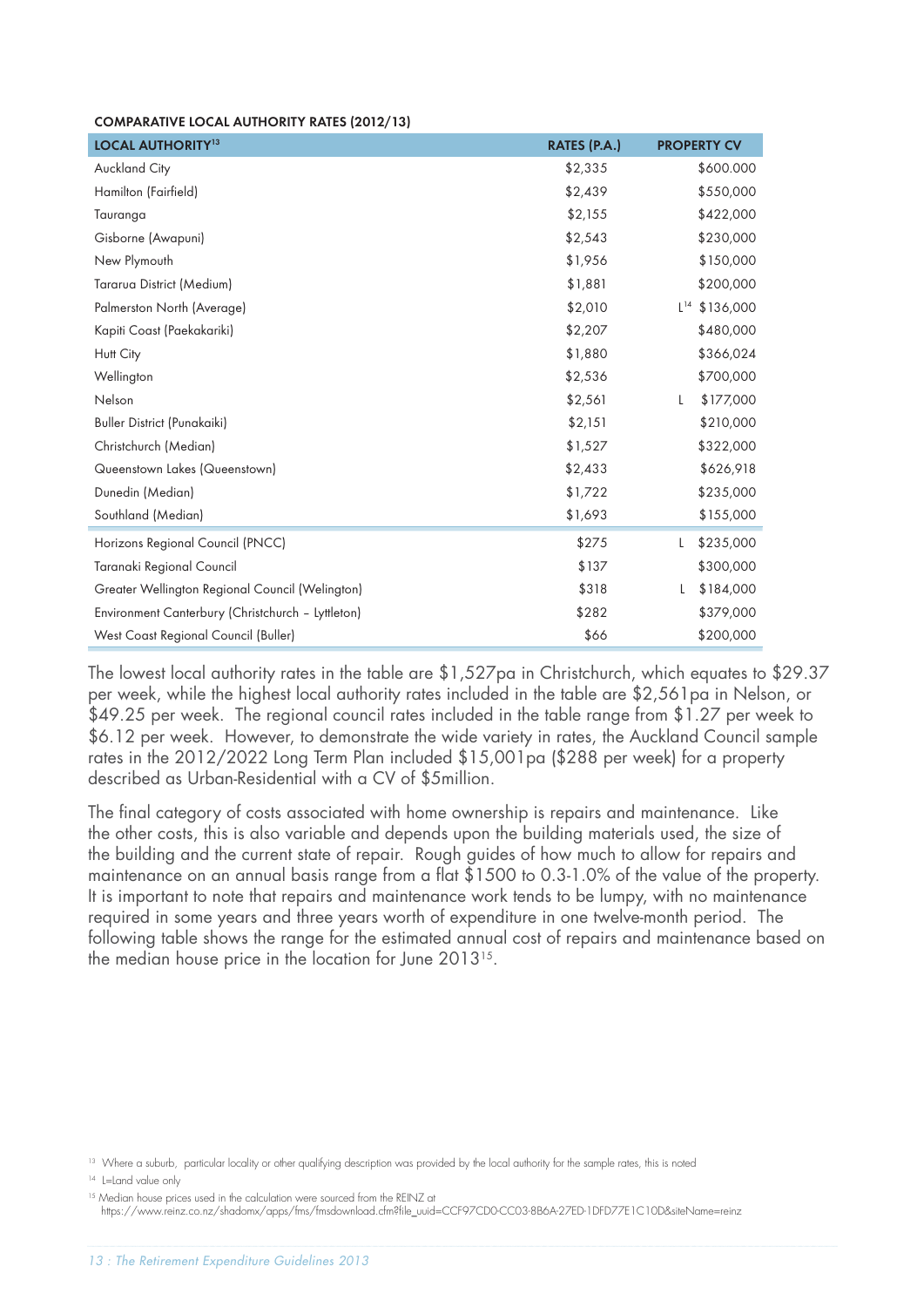#### COMPARATIVE MAINTENANCE COSTS (JUNE 2013)

| <b>LOCATION</b>                                 | 0.3%       | 1%         |
|-------------------------------------------------|------------|------------|
| Devonport (Auckland)                            | \$2,469.00 | \$8,230.00 |
| Manukau City (Auckland)                         | \$1,590.00 | \$5,300.00 |
| <b>Hamilton City</b>                            | \$1,005.00 | \$3,350.00 |
| Tauranga                                        | \$1,035.00 | \$3,450.00 |
| Gisborne City                                   | \$645.00   | \$2,150.00 |
| New Plymouth City                               | \$1,047.84 | \$3,492.80 |
| Pahiatua (Tararua District)                     | \$324.00   | \$1,080.00 |
| <b>Palmerston North</b>                         | \$828.75   | \$2,762.50 |
| <b>Hutt Valley</b>                              | \$1,146.00 | \$3,820.00 |
| Central Wellington                              | \$1,479.00 | \$4,930.00 |
| Nelson City Zone                                | \$1,053.00 | \$3,510.00 |
| <b>West Coast</b>                               | \$720.00   | \$2,400.00 |
| Fendalton/Ilam/Merivale (NW Inner Christchurch) | \$1,695.00 | \$5,650.00 |
| Sydenham/Waltham (South Inner Christchurch)     | \$810.00   | \$2,700.00 |
| Queenstown                                      | \$1,552.50 | \$5,175.00 |
| Dunedin City                                    | \$800.63   | \$2,668.75 |
| Southland                                       | \$603.00   | \$2,010.00 |
| New Zealand - Median                            | \$1,182.00 | \$3,940.00 |

It is clear from the table that in some cases the percentage-based estimation produces unrealistically low figures. For example, \$645 in Gisborne is not going to provide much in the way of maintenance even if accumulated for three years. This suggests \$1500 is an appropriate minimum figure, with 1% of the property value representing a reasonable maximum estimate. On this basis, the range for average maintenance costs is from around \$1,500 to \$8,230 per annum, or \$28.84 to \$158.27 per week.

Combining this we get a range of \$60.48 to \$213.64 per week for rates and repairs and maintenance combined. At the lower levels this is clearly much less expensive than the costs of rental. At the upper end, this is getting closer to the lower levels of rental, but this is for a property with a valuation in excess of \$800,000, which is likely to be more substantial than a one-bedroom flat.

These figures clearly support the argument for the wide variance in housing costs, and the possibly substantial impact on retirees' discretionary expenditure levels.